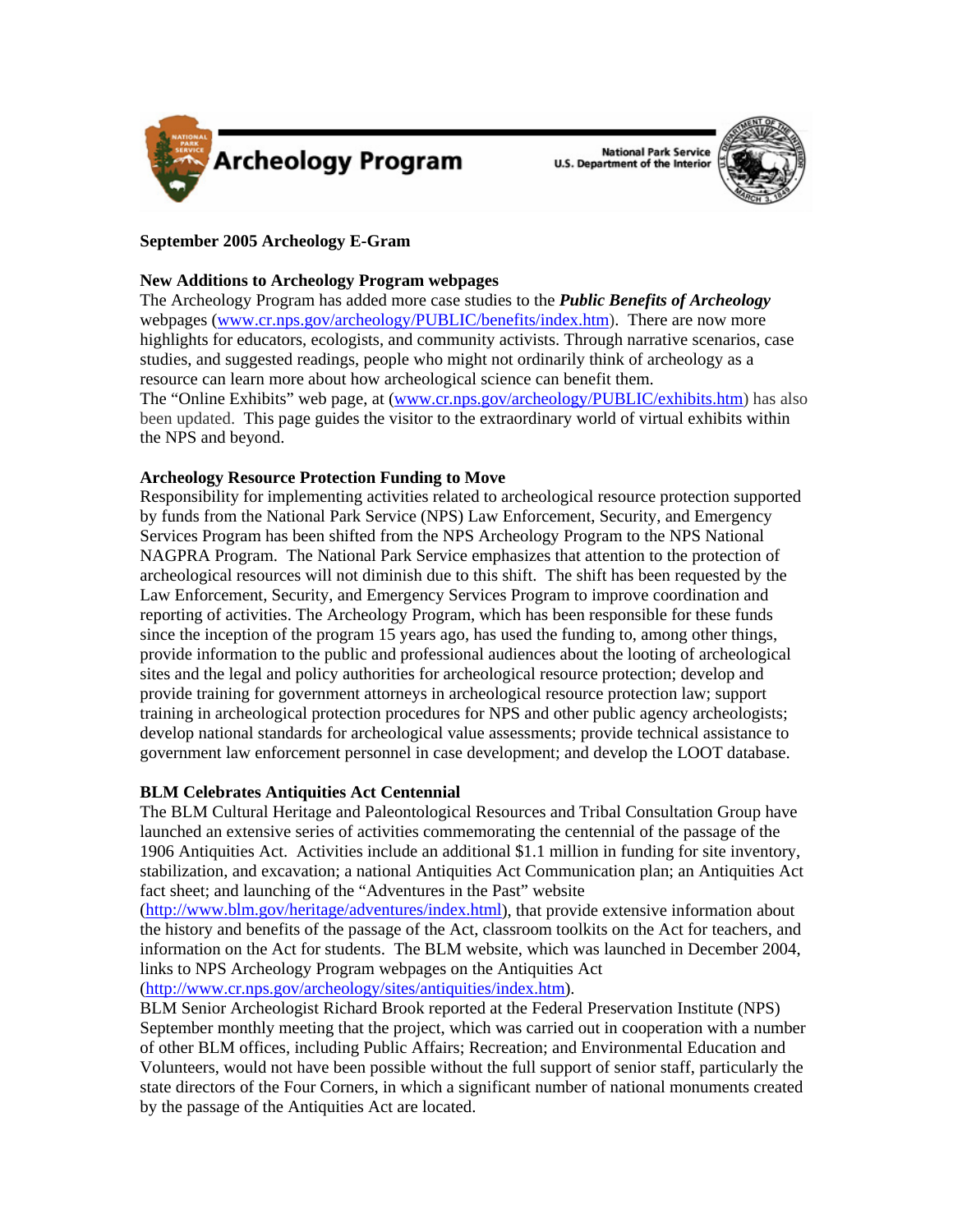# **Projects in Parks: Glen Canyon National Recreation Area House Rules**

Are you developing information about avoiding archeological resources to give to visitors to your park and are looking for a good model? The Glen Canyon NRA "House Rules" list of do's and don'ts is written in a clear and simple manner, and can be adapted to the needs of the visitors to your local, state, or national park.

The "House Rules" came about because there was a need for guidance for visitors to passively interpreted sites. The "House Rules" were specifically written to appeal to children. "It was an effort to make cultural preservation more relevant," said Max King, Chief Interpreter at Glen Canyon NRA. "Connecting with the kids was important to us, because we found that children will police their parents."

Park archeologists and interpreters worked together to develop an amusing document that still conveyed important information. Archeologist Chris Goetze, now at Southeast Utah Group, who worked on the project, said that the park staff found that people read the funny parts out loud, reenforcing the messages of the House Rules. What advice would Chris give to parks developing their own visitor information? "Keep it light and humorous, and your message will be more effective."

## **Glen Canyon NRA House Rules For Visiting Archeological Sites**

Scattered across the mesas and canyon country of the Southwest are remnants of the oncethriving Ancestral Puebloan culture (called *"Anasazi"* by the Navajo): dwellings and storage rooms, pictographs and petroglyphs, pot sherds, corn cobs, and baskets. These ancient structures and items are a legacy, linking us with the past. To preserve this legacy for future generations, please observe the following:

#### **House Rules**

## **1. Visit only if you're invited.**

Within Glen Canyon National Recreation Area, only certain sites are designated "open" sites which may be visited: the Ancestral Puebloan sites of [Defiance House](http://www.nps.gov/archive/glca/dhouse.htm), Three Roof, Widow's Ledge (to the fence only), [Hole-in-the-Rock Trail](http://home.nps.gov/glca/historyculture/holeintherock.htm), Baker Bench Petroglyph Panel, Colorado River Petroglyph Panel, Baker Bench Petroglyph Panel, Lees Ferry Historic District, and Lonely [Dell Ranch Historic District. All other sites are "closed" to park visitors. You may observe and](http://home.nps.gov/glca/historyculture/leesferryhistory.htm)  photograph "closed" sites from a distance, but entering them is prohibited by law.

#### **2. Keep your feet off the furniture.**

Even "open" cultural sites are very old and fragile. Walls erode easily. Edges of kivas are brittle and may break under your feet. Walk carefully and avoid treading on walls, storage rooms, buildings, and kiva edges.

## **3. Don't touch the paintings.**

Oils from skin damage pictographs (rock paintings) and petroglyphs (rock carvings). Never deface artwork in archeological sites. It ruins irreplaceable masterpieces, and it is illegal.

#### **4. Don't eat in the living room.**

Avoid picnicking in archeological sites, since crumbs attract rodents who may nest within the site. Make sure that you pick up and carry out all of your trash and garbage.